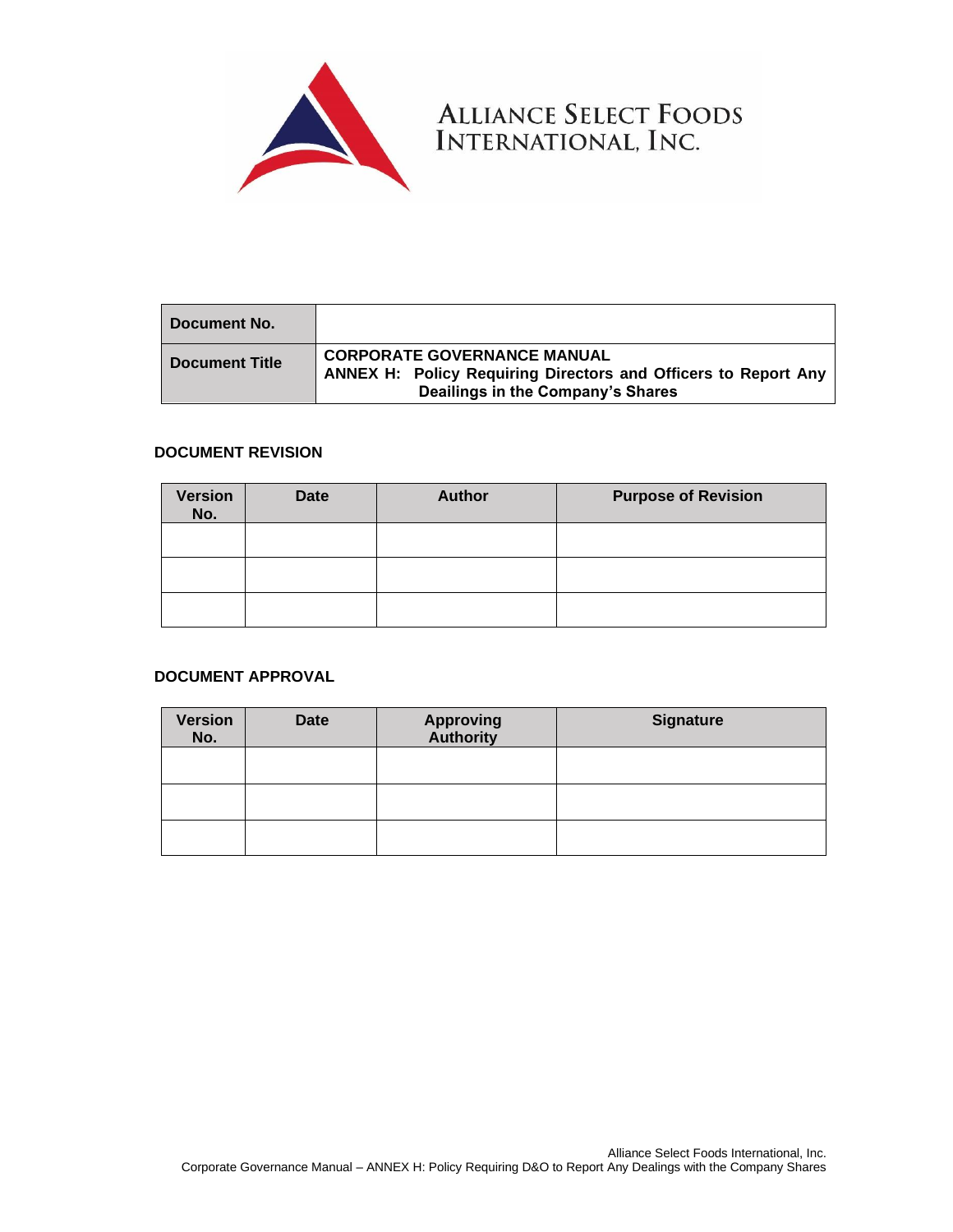

**2017 CG Manual Annex "H"**

# **POLICY REQUIRING DIRECTORS AND OFFICERS OF THE COMPANY TO REPORT ANY DEALINGS IN THE SHARES OF STOCK OF THE COMPANY WITHIN THREE (3) BUSINESS DAYS**

### **OF**

# **ALLIANCE SELECT FOODS INTERNATIONAL, INC.**

Alliance Select Foods International, Inc. (the "Company" or "ASFII") recognizes that Directors and Officers of the Company often have access to material inside information regarding the Company and its business affairs. To prevent the use of such information for personal gain and to reduce the risk of insider trading, the Company's Board of Directors hereby adopts this Policy for the best interest of the Company and its shareholders.

- 1. All Directors and Officers of the Company must report any dealings in the shares of stock of the Company within three (3) business days from the date of the transaction.
- 2. For compliance with and implementation of this policy:
	- 1.1. Directors and Officers shall report any transaction in Company shares to the Compliance Officer immediately upon effecting such transaction and in no case later than two (2) business days after the transaction.
	- 1.2. The Compliance Officer shall, immediately upon receipt of a report from a Director or Officer of a transaction in Company shares, immediately and in nocase later than three (3) business days from the date of the transaction, report such dealing or transaction in shares of the Company to the Securities and Exchange Commission (SEC) and the Philippine Stock Exchange (PSE).
- 3. Directors and Officers are likewise required to comply with the reporting requirements under the Securities Regulation Code (SRC) including Section 18 on Reports by 5% holders of equity securities (if applicable) and Section 23 on Transactions of Directors, Officers and Principal Shareholders, and the rules and regulations of the SEC to implement the provisions of the SRC.
- 4. The Compliance Officer shall put in place the administrative requirements for the reports mandated under this Policy.